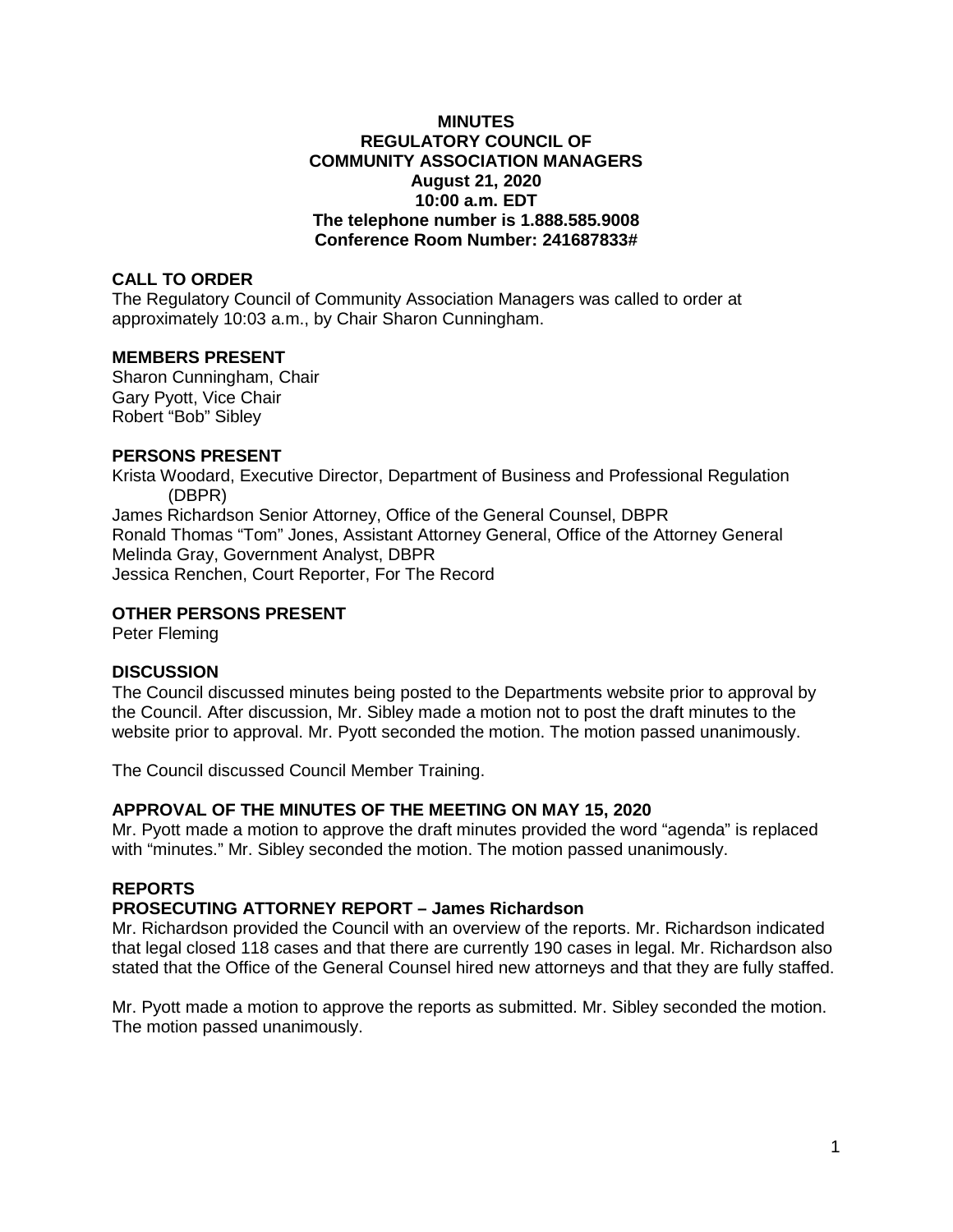# **COUNSEL REPORT – Tom Jones**

# **2020-2021 Annual Regulatory Plan**

Mr. Pyott made a motion to approve and ratify the 2020-2021 Annual Regulatory Plan. Mr. Sibley seconded the motion. The motion passed unanimously.

### **Rule 61E14-1.001 Prelicensure Education Requirements**

The Council discussed Rule 61E14-1.001, Prelicensure Education Requirement. After discussion, Mr. Pyott made a motion to approve the below listed language in Rule 61E14-1.001 Prelicensure Education Requirements. Mr. Sibley seconded the motion. The motion passed unanimously.

Rule 61E14-1.001 Prelicensure Education Requirements

(1) All community association manager applicants must satisfactorily complete a minimum of 16 in-person classroom hours of classroom instruction of 50 minutes each within 12 months prior to the date of examination. No applicant shall be allowed to take the licensure examination unless the applicant provides documentation of completion of the requisite prelicensure education. Each contact hour shall consist of at least 50 minutes of classroom instruction. (2) The 16 hours of prelicensure education shall be comprised of courses in the following areas:

(a) State and federal laws relating to the operation of all types of community associations,

governing documents, and state laws relating to corporations and nonprofit corporations – 20%; (b) Procedure for noticing and conducting community association meetings – 25%;

(c) Preparation of Community Association Budgets and Community Association Finances – 25%;

(d) Insurance matters relating to Community Associations – 12%; and

(e) Management and maintenance – 18%;

(3) Classroom instruction means that required hours must be in person or from interactive, realtime courses. An interactive, real-time course may be a web-based, satellite-transmitted, telephone or video conference, or online instruction program that allows or requires the applicant to interact in real-time, including live chat, with the instructor during the presentation of the program or in a question and answer session upon completion of the program. Applicants who can document to the Council that they suffer from a disability or hardship shall be permitted to complete prelicensure education by either correspondence or on-line courses. Such documentation must be received and approved by the Council prior to enrolling and completing any correspondence or on-line prelicensure courses.

(a) The following shall constitute acceptable "hardships" as used in this rule:

1. The applicant's residence is more than 70 miles from the nearest physical location where prelicensure education is taught.

2. Providers are not offering any in-person prelicensure education courses within the twelve months preceding the next available examination.

(b) "Disability" as used in this rule shall mean a physical or mental impairment that substantially limits one or more of the major life activities of the applicant which would preclude the applicant from attending in-person prelicensure courses.

*Rulemaking Authority 468.4315(2), 468.433(2)(d) FS. Law Implemented 468.433(2)(d) FS. History–New 1-3-01, Formerly 61-20.5011, Amended 8-15-19; Date Amended \_\_\_\_\_\_\_\_.*

Mr. Jones asked the Council if this proposed rule amendments will have an adverse impact on small business. Mr. Pyott made a motion that the proposed rule amendments will not have an adverse impact on small business. Mr. Sibley seconded the motion. The motion passed unanimously.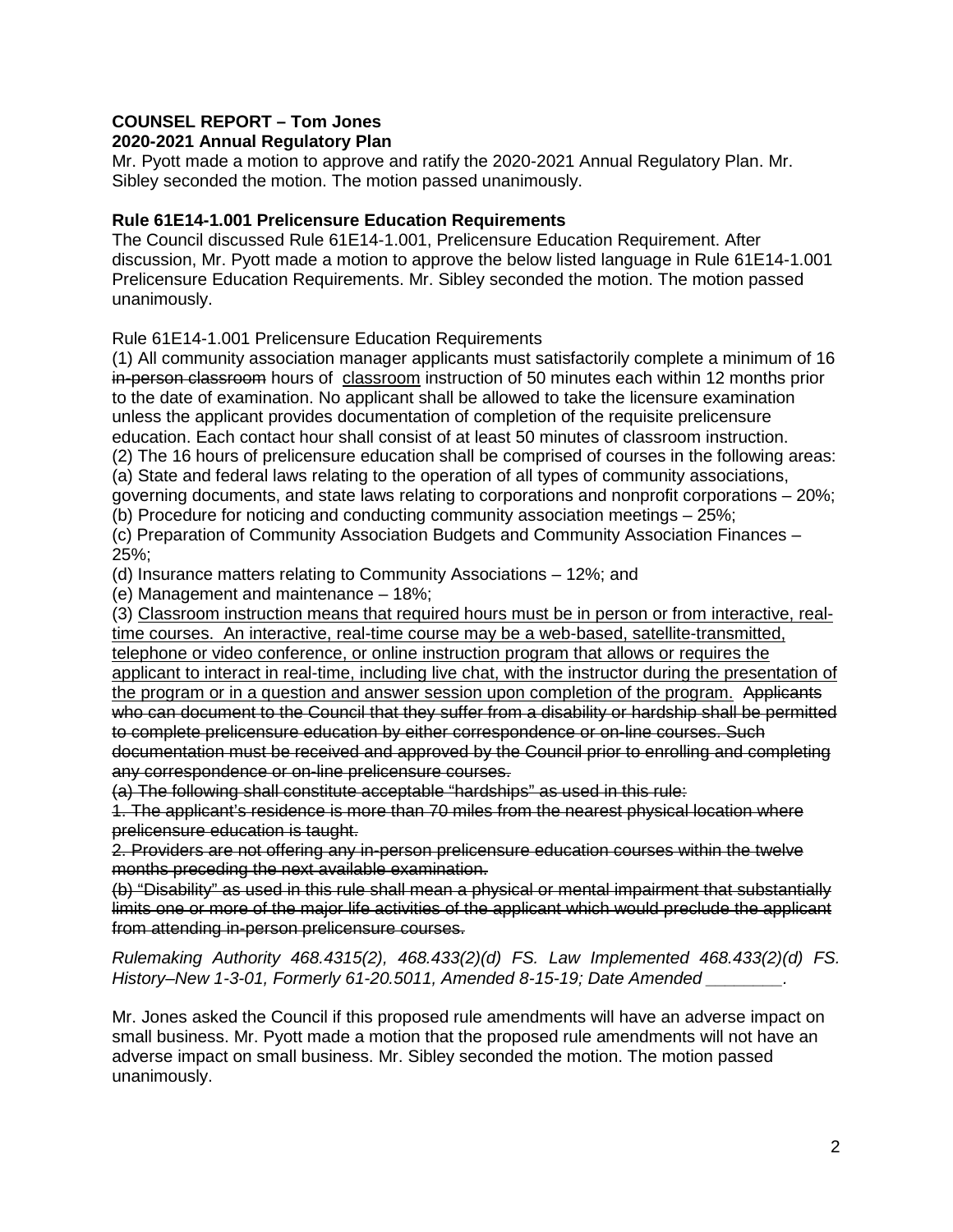Mr. Jones asked the Council if the proposed rule will be likely to directly or indirectly increase regulatory costs in excess of \$200,000 in the aggregate in Florida within 1 year after the implementation of the rule. Mr. Pyott made a motion that the proposed rule would not directly or indirectly increase regulatory costs in excess of \$200,000 within 1 year after the implementation of the rule. Mr. Sibley seconded the motion. The motion passed unanimously.

Mr. Jones asked the Council if a violation of the proposed rule be a minor violation if it does not result in economic or physical harm to a person or adversely affect the public health, safety, or welfare or create a significant threat of such harm. Should this rule, or any part of this rule, be designated a minor violation? Mr. Pyott made a motion that this proposed rule would not constitute a minor violation. Mr. Sibley seconded the motion. The motion passed unanimously.

Mr. Jones asked the Council if the proposed rule should have a sunset provision. Mr. Pyott made a motion that this proposed rule should not have a sunset provision. Mr. Sibley seconded the motion. The motion passed unanimously.

#### **Rules Report**

Mr. Jones explained that Rule 61E14-2.001 Standards of Professional Conduct is ready for adoption. After it is adopted, he will provide the Council with an effective date.

Mr. Sibley expressed the need to have changes to the Council procedures placed into the Hot Topics tab on the Department's website. Ms. Woodard stated she would address the need with the Department.

#### **EXECUTIVE DIRECTOR REPORT – Krista Woodard Continuing Education Courses - Ratification List**

The Ratification List of continuing education courses was provided to the Council for their review and approval. Mr. Pyott moved to approve the Ratification List as submitted. Mr. Sibley seconded the motion. The motion passed unanimously.

# **Financial Report – March 31, 2020**

Ms. Woodard reported that the balance in the Council's operating account is (\$209,500). The unlicensed activity account balance was \$279,223. Mr. Sibley made a motion to approve the Financial Report as submitted. Mr. Pyott seconded the motion. The motion passed unanimously.

Ms. Woodard informed the Council that she would provide the Council with the year-end financial report at the November telephone conference call.

#### **Future Meeting Dates**

# **November 6, 2020 – St. Augustine Beach (TO BE DETERMINED)**

The Council discussed the November 6, 2020 meeting. After discussion, Mr. Pyott made a motion to have the November 6, 2020 meeting as a telephone conference call. Mr. Sibley seconded the motion. The motion passed unanimously.

#### **The future meeting dates will be held by telephone conference call.**

February 26, 2021 – Conference Call May 21, 2021 – Conference Call August 6, 2021 – Conference Call